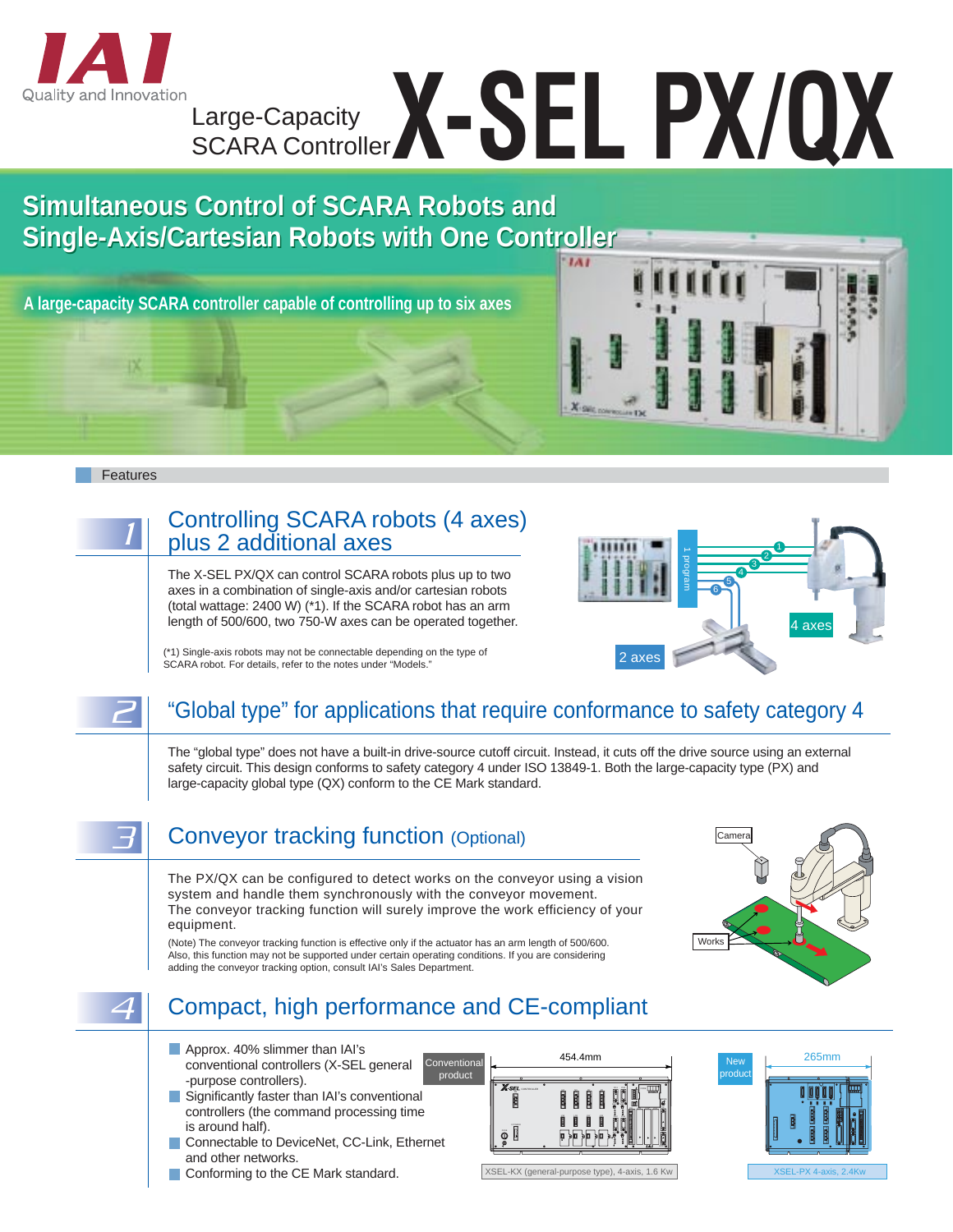|                                | ⋀∪∟∟<br>I WA<br>$\circled{2}$<br>(1)                                                                                                                                                                                                                              | IVIVIVULU<br>$\circled{3}$                                                                                                                                                                                                                                                                                                                           |                                                                                                                                                                           | I UURL<br>$\circled{4}$                                                                                                                                                                            |                                                                                                                            | I UUNDL<br>$\circledS$                                                                                                                                                                                                                                                                        | ט ש<br>$\circled6$                                                                                                                                                                                                                                                                               | 14 I<br>$\circled{T}$                                                                                                                                                                                                                                                                             | ---<br>(8)                                                                                                                                                                                                                                                                                       | v<br>$\circled{9}$                                                                         | 10                       |
|--------------------------------|-------------------------------------------------------------------------------------------------------------------------------------------------------------------------------------------------------------------------------------------------------------------|------------------------------------------------------------------------------------------------------------------------------------------------------------------------------------------------------------------------------------------------------------------------------------------------------------------------------------------------------|---------------------------------------------------------------------------------------------------------------------------------------------------------------------------|----------------------------------------------------------------------------------------------------------------------------------------------------------------------------------------------------|----------------------------------------------------------------------------------------------------------------------------|-----------------------------------------------------------------------------------------------------------------------------------------------------------------------------------------------------------------------------------------------------------------------------------------------|--------------------------------------------------------------------------------------------------------------------------------------------------------------------------------------------------------------------------------------------------------------------------------------------------|---------------------------------------------------------------------------------------------------------------------------------------------------------------------------------------------------------------------------------------------------------------------------------------------------|--------------------------------------------------------------------------------------------------------------------------------------------------------------------------------------------------------------------------------------------------------------------------------------------------|--------------------------------------------------------------------------------------------|--------------------------|
| $\circled{0}$<br><b>Series</b> | (2)<br>Controller type                                                                                                                                                                                                                                            | $\circled{3}$<br>IX robot model                                                                                                                                                                                                                                                                                                                      | $\circled{4}$<br>Motor<br>output<br>of axis 5                                                                                                                             | (5)<br>Motor<br>output<br>of $axis 6$                                                                                                                                                              | $\circledR$<br><b>Dedicated</b><br>network slot                                                                            | 7 Standard<br>$\overline{1/O}$<br>Slot 1                                                                                                                                                                                                                                                      | Slot 2                                                                                                                                                                                                                                                                                           | <b>8 Expansion I/O</b><br>Slot 3                                                                                                                                                                                                                                                                  | Slot 4                                                                                                                                                                                                                                                                                           | (9)<br>I/O flat cable Power-supply<br>length                                               | (1)<br>voltage           |
| <b>XSEL</b>                    | PX4<br>(Large-capacity, 4-axis type)<br>PX <sub>5</sub><br>PX <sub>6</sub><br>(Large-capacity, 6-axis type)<br>QX4<br>(Large-capacity, global<br>4-axis type)<br>QX5<br>(Large-capacity, global<br>5-axis type)<br>QX6<br>(Large-capacity, global<br>6-axis type) | NNN1205~8040<br>(Standard type)<br>NSN5016~6016<br>(High-speed type)<br>NNW2515~8040<br>(Large-capacity, 5-axis type) (Dustproof/splash-proof type)<br>TNN3015~3515<br>(Wall mount type)<br>UNN3015~3515<br>(Wall mount, inverse type)<br>HNN5020~8040<br>(Ceiling mount type)<br>INN5020~8040<br>(Inverse type)<br>NNC1205~8040<br>(Cleanroom type) | <b>Blank</b><br>$20\Box$<br>(20W)<br>$30-1$<br>(30W)<br>60<br>(60W)<br>100<br>(100W)<br>200<br>(200W)<br>400<br>(400W)<br>$600$ L<br>(600W)<br>750 <sup>L</sup><br>(750W) | <b>Blank</b><br>(No single axis) (No single axis)<br>$20\square$<br>(20W)<br>30<br>(30W)<br>60<br>(60W)<br>100<br>(100W)<br>200<br>(200W)<br>400<br>(400W)<br>$600$ L<br>(600W)<br>750□L<br>(750W) | <b>Blank</b><br>(No network)<br><b>DV</b><br>(DeviceNet)<br>CC<br>(CC-Link)<br><b>PR</b><br>(ProfiBus)<br>ET<br>(Ethernet) | E<br>(Not used)<br>N <sub>1</sub><br>/ I/O board<br>NPN32/16<br>N <sub>2</sub><br>/ I/O board<br>NPN16/32<br>N <sub>3</sub><br>/ I/O board<br>NPN48/48<br>P <sub>1</sub><br>/ I/O board<br>PNP32/16<br>P <sub>2</sub><br>/ I/O board<br>PNP16/32<br>P <sub>3</sub><br>/ I/O board<br>PNP48/48 | E<br>(Not used)<br>N <sub>1</sub><br>/ I/O board<br>NPN32/16<br>N <sub>2</sub><br>/ I/O board \<br>NPN16/32<br>N <sub>3</sub><br>/ I/O board<br>NPN48/48<br>P <sub>1</sub><br>/ //O board \<br>PNP32/16<br>P <sub>2</sub><br>/ I/O board<br>PNP16/32<br>P <sub>3</sub><br>/ VO board<br>PNP48/48 | E<br>(Not used)<br>N <sub>1</sub><br>/ I/O board<br>NPN32/16<br>N <sub>2</sub><br>/ I/O board<br>NPN16/32<br>N <sub>3</sub><br>/ I/O board<br>NPN48/48<br>P <sub>1</sub><br>/ I/O board \<br>PNP32/16<br>P <sub>2</sub><br>/ I/O board<br>PNP16/32<br>P <sub>3</sub><br>/ I/O board \<br>PNP48/48 | E<br>(Not used)<br>N <sub>1</sub><br>/ I/O board \<br>NPN32/16<br>N <sub>2</sub><br>/ I/O board<br>NPN16/32<br>N <sub>3</sub><br>/I/O board<br>NPN48/48<br>P <sub>1</sub><br>/ I/O board \<br>PNP32/16<br>P <sub>2</sub><br>/ I/O board<br>PNP16/32<br>P <sub>3</sub><br>/ I/O board<br>PNP48/48 | 2<br>Standard \<br>specification:<br>2m<br>3<br>(3m)<br>5<br>(5m)<br>$\mathbf 0$<br>(None) | 3<br>Three-phase<br>200V |

**XSEL - PX6 - NNN5020 - 750AL - 750ABL - DV - N1 - EEE - 2 - 3**

# Series ➀

## Indicate the series name.

# 2 Controller type

Indicate the controller type.

- PX4 Large-capacity, dedicated SCARA specification
- PX5 Large-capacity, 5-axis (SCARA + 1 axis) specification PX6 Large-capacity, 6-axis (SCARA + 2 axes) specification

## QX4 Large-capacity, dedicated SCARA specification conforming to safety category 4

- QX5 Large-capacity, 5-axis (SCARA + 1 axis) specification conforming to safety category 4 Large-capacity, 6-axis (SCARA + 2 axes) specification QX6
- conforming to safety category 4

# IX robot model ➂

Indicate the type of the SCARA robot to be operated.

### es

If the SCARA robot has an arm length of 700/800,

the PX/QX connects up to 5 axes (SCARA + 1 axis).

The high-speed type connects up to 4 axes (SCARA only).

# Motor output of axis 5 (single-axis robot) ➃ Indicate the motor output of the single-axis robot connected

as axis 5 of the PX5/PX6/QX5/QX6.

In  $\square$ , enter codes corresponding to the encoder type and

desired option(s).

\* If you are selecting multiple options, enter the corresponding codes in alphabetical order after the encoder type code. If you are ordering your controller without options, enter only the encoder type code.

(Encoder type A: Absolute / I: Incremental)

# (Options B: Brake / C: Creep sensor

L: Limit switch

M: Master-axis designation in synchronized operation S: Slave-axis designation in synchronized operation) Leave the space blank for the PX4/QX4.

# Motor output of axis 6 (single-axis robot) ➄ Indicate the motor wattage of the single-axis robot

connected as axis 6 of the PX6/QX6. The content of  $\square$  conforms to the same explanation for

axis 5. Leave the space blank for the PX4/QX4.

# Dedicated network slot ➅

Indicate an applicable network if you want to connect the PX/QX to DeviceNet, CC-Link, ProfiBus or Ethernet.

 $\oslash$  Standard I/O (Slot 1) Indicate the specification of the standard slot (slot 1).

Expansion I/O (Slots 2 to 4) ➇ Indicate the specification of the expansion slots (slots 2 to 4). Take note that use of expansion slots will change the

external dimensions.

# I/O flat cable length ➈

Indicate the length of the signal wire connecting each I/O board and the PLC.

# \* If you have selected "E (Not used)" for the standard and expansion I/Os, "0 (None)" will be selected automatically. **10 Power-supply voltage**

Indicate the voltage of the main controller power supply.

# **Specifications**

|                                                           |                                              | Large-capacity type                    |                                    | Large-capacity global type              |  |  |  |  |
|-----------------------------------------------------------|----------------------------------------------|----------------------------------------|------------------------------------|-----------------------------------------|--|--|--|--|
|                                                           | PX4                                          | PX5/PX6                                | QX4                                | QX5/QX6                                 |  |  |  |  |
| Total output when maximum<br>number of axes are connected | 2400W                                        |                                        |                                    |                                         |  |  |  |  |
| Control power input                                       |                                              |                                        | Single-phase 200/230VAC -15%, +10% |                                         |  |  |  |  |
| Motor power input                                         |                                              | Three-phase 200/230VAC -10%, +10%      |                                    |                                         |  |  |  |  |
| Power-supply capacity                                     | 3625VA max. (*1)                             | 5005VA max. (*2)                       | 3625 max. (*1)                     | 5005 max. (*2)                          |  |  |  |  |
| Safety circuit configuration                              |                                              | Redundant configuration not supported  |                                    | Redundant configuration supported       |  |  |  |  |
| Drive-power cutoff method                                 |                                              | Internal cutoff relay                  |                                    | External safety circuit                 |  |  |  |  |
| Enable input                                              | Contact-B input (internal power supply type) |                                        |                                    | (external power supply type, redundant) |  |  |  |  |
| Position detection method                                 |                                              | Incremental encoder / absolute encoder |                                    |                                         |  |  |  |  |
| Speed setting (*3)                                        | 1mm/sec~2000mm/sec                           |                                        |                                    |                                         |  |  |  |  |
| Acceleration/deceleration<br>setting (*3)                 |                                              | $0.01G - 1G$                           |                                    |                                         |  |  |  |  |
| Programming language                                      |                                              | Super SEL Language                     |                                    |                                         |  |  |  |  |
| Number of program steps                                   |                                              | 6000 steps (total)                     |                                    |                                         |  |  |  |  |
| 4000 positions (total)<br>Number of positions             |                                              |                                        |                                    |                                         |  |  |  |  |
| Number of programs<br>(multitasking)                      |                                              | 64 programs (16 programs)              |                                    |                                         |  |  |  |  |
| Operating<br>temperature/humidity                         |                                              | 0~40°C, 10~95% (non-condensing)        |                                    |                                         |  |  |  |  |
| Weight (*4)                                               | 5.2kg                                        | 5.7kg                                  | 4.5kg                              | 5kg                                     |  |  |  |  |

1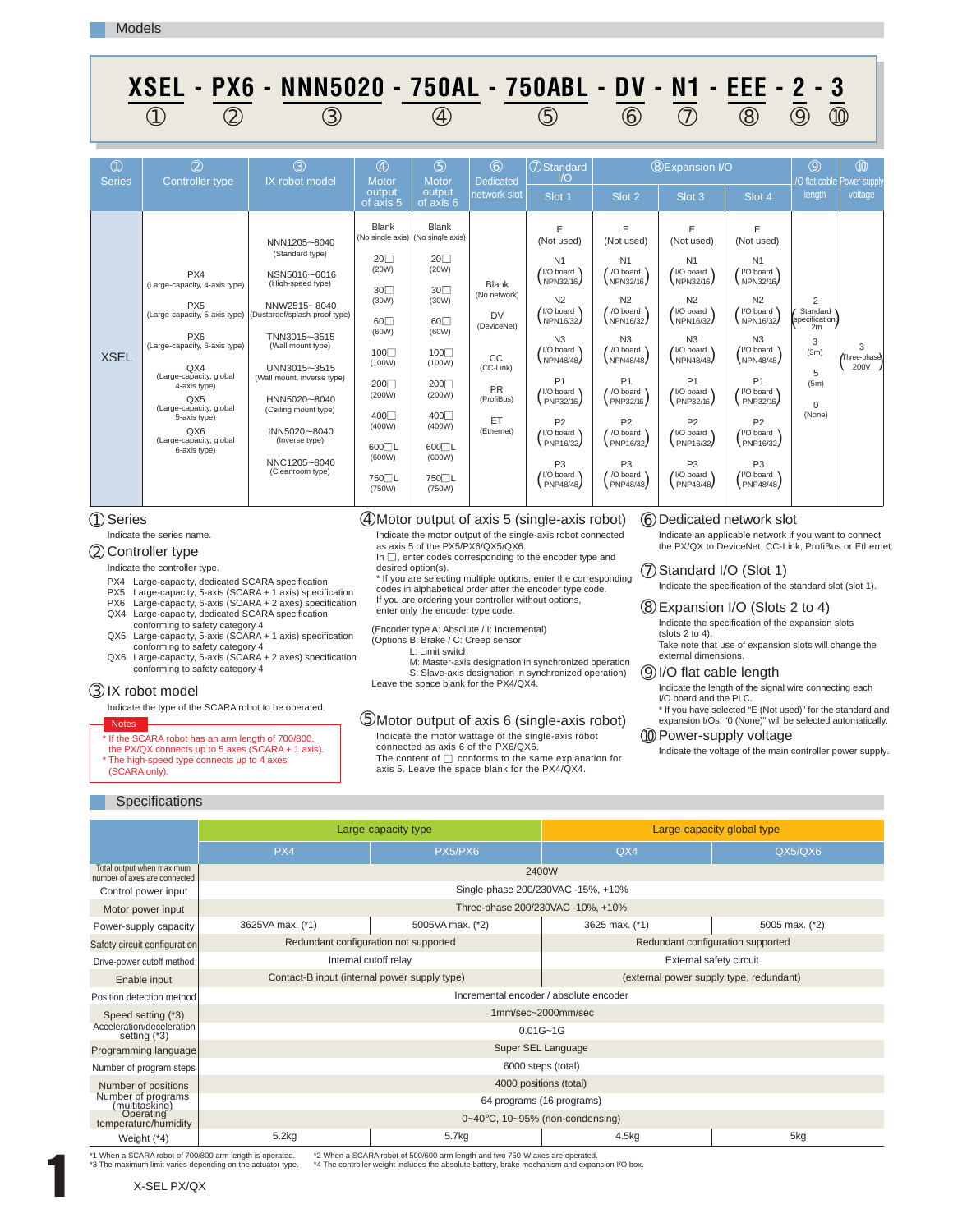



## **Options**

# Teaching Pendant **Public PC** Software

# Model : IA-T-X (Standard)

IA-T-XD (With deadman switch) IA-T-XA (ANSI/CE Mark compliant type)

This teaching device supports program/position input, test operation, monitoring, etc. \* IA-T-X/XD of version 1.20 or older and IA-T-XA of version 1.10 or older cannot be used with the PX/QX controllers.



# Model : IA-101-X-MW

With a PC link cable (equipped with a D-sub, 9-pin connector on the PC end) For Windows 95, 98, NT, 2000 and ME



This software is a startup support tool offering the functions needed to input programs/positions and perform debugging. \* Version 5.0.1.0 or older programs cannot be used with the PX/QX controllers.

# Regeneration Unit

# Model : REU-1

This unit converts to heat the regenerative current produced when the motor decelerates.

The regeneration unit may be required depending on the total motor output of single-axis robots connected to the controller (SCARA robots do not require this unit).

Refer to the table shown to the right for a guideline on whether or not the regeneration unit is required and if so, how many.

| <b>IVIOLUI UULPUL</b> |                          |             |                             | application   application |  |  |
|-----------------------|--------------------------|-------------|-----------------------------|---------------------------|--|--|
| $\Omega$              |                          | 100W        | Not required   Not required |                           |  |  |
|                       |                          | <b>200W</b> | Not required                | 1 unit                    |  |  |
|                       |                          | 400W        | 1 unit                      | 1 unit                    |  |  |
|                       |                          | 600W        | 1 unit                      | 1 unit                    |  |  |
|                       |                          | 800W        | 1 unit                      | 1 unit                    |  |  |
|                       | $\overline{\phantom{0}}$ | 1000W       | 1 unit                      | 2 units                   |  |  |
|                       |                          | 1200W       | 2 units                     | 2 units                   |  |  |
|                       |                          | 1500W       | 2 units                     | 3 units                   |  |  |

Motor output | Horizontal | Vertical

ø5 34 RB+ RB- 195 186 RB RB -RB IN 175<br>175 ř 16.6 126

**External Dimensions**